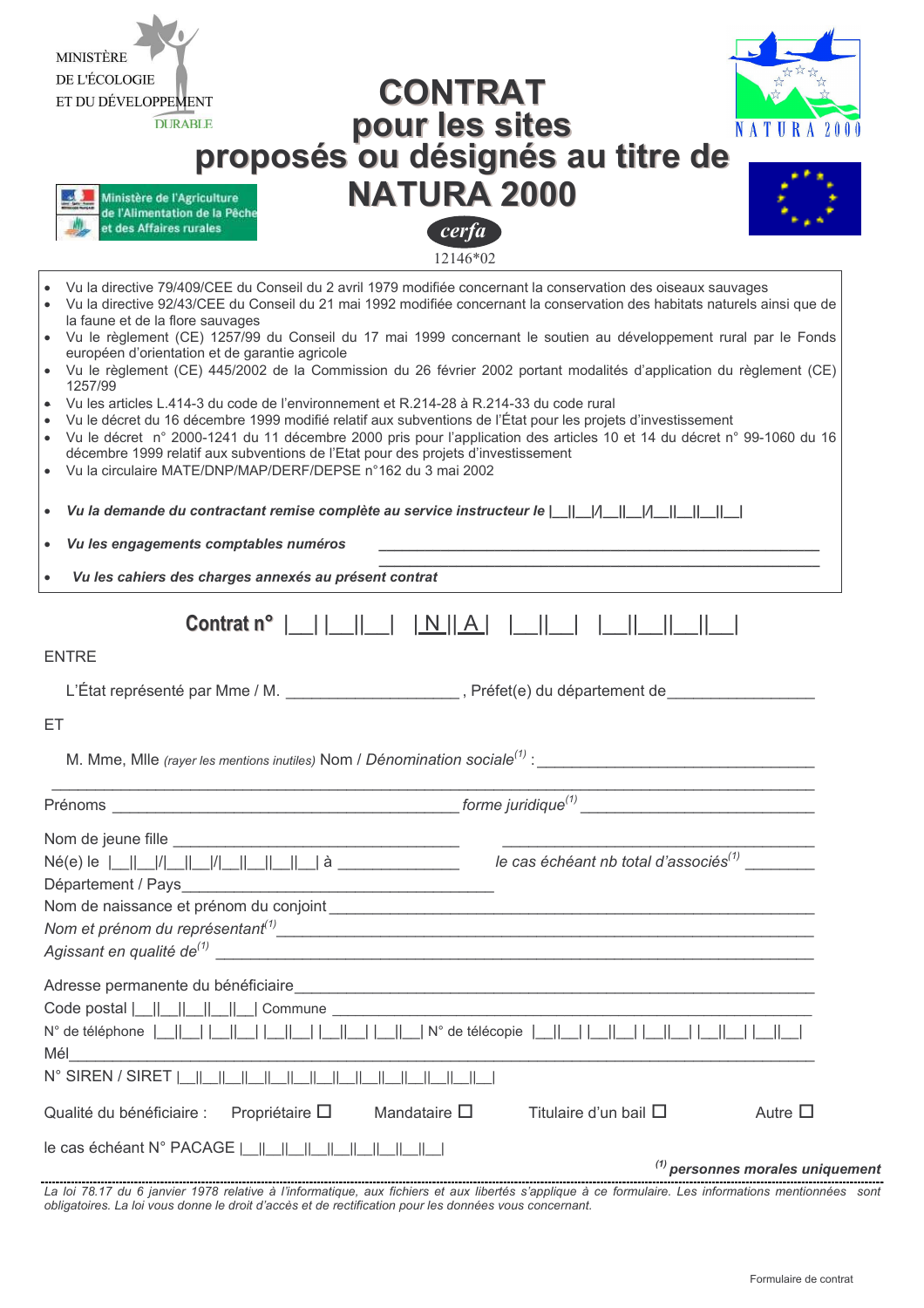## Préambule

Le présent contrat définit les conditions dans lesquelles les mesures de conservation ou de restauration des habitats et des espèces ayant justifié la proposition d'un site au titre du réseau Natura 2000 (pSIC: site proposé en Site d'Importance Communautaire; SIC : Site d'Importance Communautaire; ZSC : Zone Spéciale de Conservation ou ZPS : Zone de Protection Spéciale) doivent être mises en œuvre. Il décrit les engagements du bénéficiaire ainsi que les modalités de participation financière de l'État et des autres cofinanceurs éventuels.

## Le présent contrat doit être accompagné des pièces justificatives suivantes :

## - Pour tous les demandeurs :

- Une copie lisible du relevé d'identité bancaire ou postal
- Un extrait original de matrice cadastrale (de l'année N ou N-1) ainsi que le plan cadastral portant localisation de la  $(ou$  des) mesure $(s)$
- Dans le cas d'un représentant légal, une attestation de pouvoir du signataire l'autorisant à présenter et à signer la demande, une copie du (des) mandat(s) ou de la (des) décision(s) administrative(s) mandatant le représentant pour intervenir sur les parcelles susmentionnées
- La délibération de l'organe compétent de la collectivité ou de l'organisme public approuvant le projet et le plan de financement, le cas échéant

## - Cas particuliers (cocher la case si nécessaire) :

- Si le demandeur n'a jamais fait de demande d'aides au titre du Règlement de Développement Rural, joindre :
	- $\Box$  Une photocopie de la carte d'identité ou du livret de famille
	- □ Une attestation notariée de propriété si l'actualisation de la matrice cadastrale n'a pas été faite au moment de la demande

Pour les associations :

- □ Une copie de la publication au JO ou récépissé de la déclaration à la Préfecture avec la liste des membres du conseil d'administration
- $\Box$  Une copie de l'arrêté approuvant la convention publié au JO ou au recueil des actes administratifs de la préfecture avec la liste des membres du conseil d'administration

Pour les sociétés :

- $\Box$  Un extrait Kbis
- Pour toutes les personnes morales
- $\Box$  Eléments comptables au 31 / 12 / N-1
- $\Box$  Indication du régime TVA
- Pour les personnes morales dont les projets d'investissement sont supérieurs à 23000 euros
	- $\Box$  Une copie des statuts ou de la convention constitutive
	- □ Dernière liasse fiscale complète ou les derniers bilans et comptes de résultat approuvés par l'assemblée
	- $\Box$  Rapport du commissaire aux comptes s'il v en a un
- Pour les agriculteurs et les personnes morales de droit public mettant des terres à disposition d'exploitants de manière indivise.
	- □ Le dernier relevé parcellaire MSA
	- □ Une copie de la dernière déclaration PAC (S2 jaune)
- Pour les structures financées par le MEDD (Associations de protection de la nature, réserves, conservatoire botanique, etc.)

 $\Box$  Une attestation de non double paiement

- Autre (préciser)
	- $\Box$ 
		- $\Box$

Dans un délai de 2 mois à compter de la date de réception du dossier de demande d'aide(s) (par le service instructeur). l'administration informe le demandeur du caractère complet de ce dossier ou réclame la production des pièces manquantes. Dans ce dernier cas, le délai est suspendu.

## En l'absence de réponse de l'administration à l'expiration du délai de 2 mois, le dossier est réputé complet.

La responsabilité du bénéficiaire est limitée aux seuls engagements souscrits par ce contrat. Chaque année, une déclaration annuelle des engagements précisera la nature et les modalités de financement des

engagements souscrits au titre du présent contrat.

## Il est convenu et arrêté ce qui suit :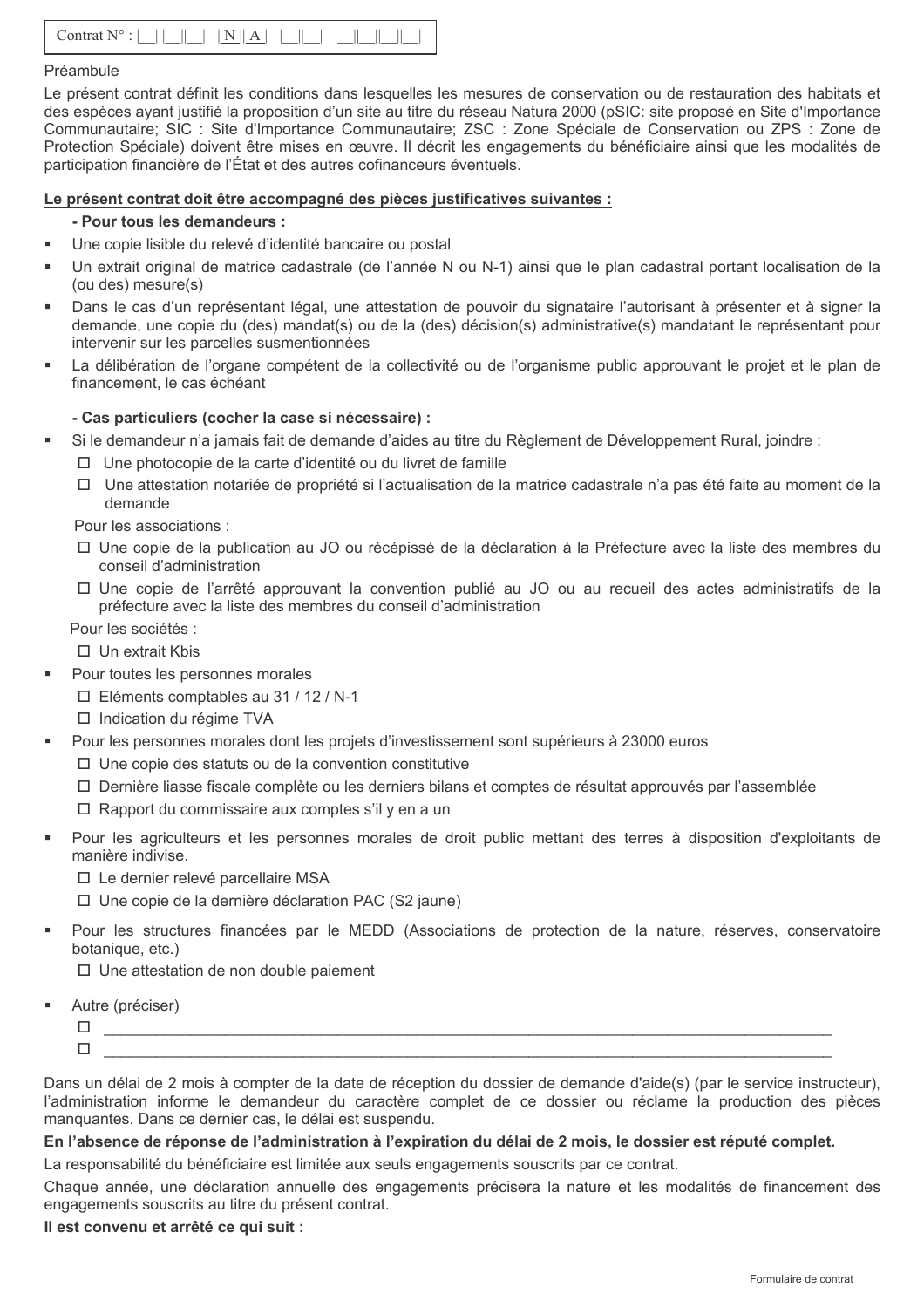$\equiv$  $\overline{a}$  $N||A||$ Contrat  $N^{\circ}$ : | || ||

## **Localisation des parcelles**

## SURFACE TOTALE CONTRACTUALISEE (en ha) :

| Code du site où           | est incluse la<br>parcelle               |                                 | FR | FR | FR | FR | FR | FR | FR | FR | FR | FR | FR | FR | FR | FR | FR | FR | FR | FR |
|---------------------------|------------------------------------------|---------------------------------|----|----|----|----|----|----|----|----|----|----|----|----|----|----|----|----|----|----|
|                           | Type de mandat (1)                       |                                 |    |    |    |    |    |    |    |    |    |    |    |    |    |    |    |    |    |    |
|                           | Nature                                   | culture<br>$\frac{1}{\sqrt{2}}$ |    |    |    |    |    |    |    |    |    |    |    |    |    |    |    |    |    |    |
|                           |                                          | ω                               |    |    |    |    |    |    |    |    |    |    |    |    |    |    |    |    |    |    |
|                           | Contenance                               | hã                              |    |    |    |    |    |    |    |    |    |    |    |    |    |    |    |    |    |    |
|                           |                                          | Subdivision<br>fiscale          |    |    |    |    |    |    |    |    |    |    |    |    |    |    |    |    |    |    |
| <b>MATRICE CADASTRALE</b> |                                          | parcelle<br>N° de               |    |    |    |    |    |    |    |    |    |    |    |    |    |    |    |    |    |    |
|                           | Identification des parcelles cadastrales | Section /<br>plan               |    |    |    |    |    |    |    |    |    |    |    |    |    |    |    |    |    |    |
|                           |                                          | N° INSEE de<br>commune          |    |    |    |    |    |    |    |    |    |    |    |    |    |    |    |    |    |    |
|                           |                                          | département<br>N° du            |    |    |    |    |    |    |    |    |    |    |    |    |    |    |    |    |    |    |

(1) Reporter selon le cas<br>PP : Pleine propriété<br>CMM : Convention de gestion des milieux naturels<br>CE : Contrat d'entreprise<br>VT : Vente temporaire d'usufruit CMD : Convention de mise à disposition<br>CPP : Convention pluri

IND : Indivision<br>AOT Autorisation d'occupation temporaire<br>BL : Bail à loyer<br>COP : Convention d'occupation précaire<br>BCM : Bail commercial

USU : Usufruitier<br>CS : Concession<br>BCH : Bail de chasse<br>BDC : Bail à domaine congéable<br>ECH : échange

E : Emphytéote<br>BECV : Bail emphytéotique civil BECM : BE. commercial<br>BP : Bail de pêche<br>CO : Commodat (prêt à usage)<br>AUT : Autre (joindre attestation)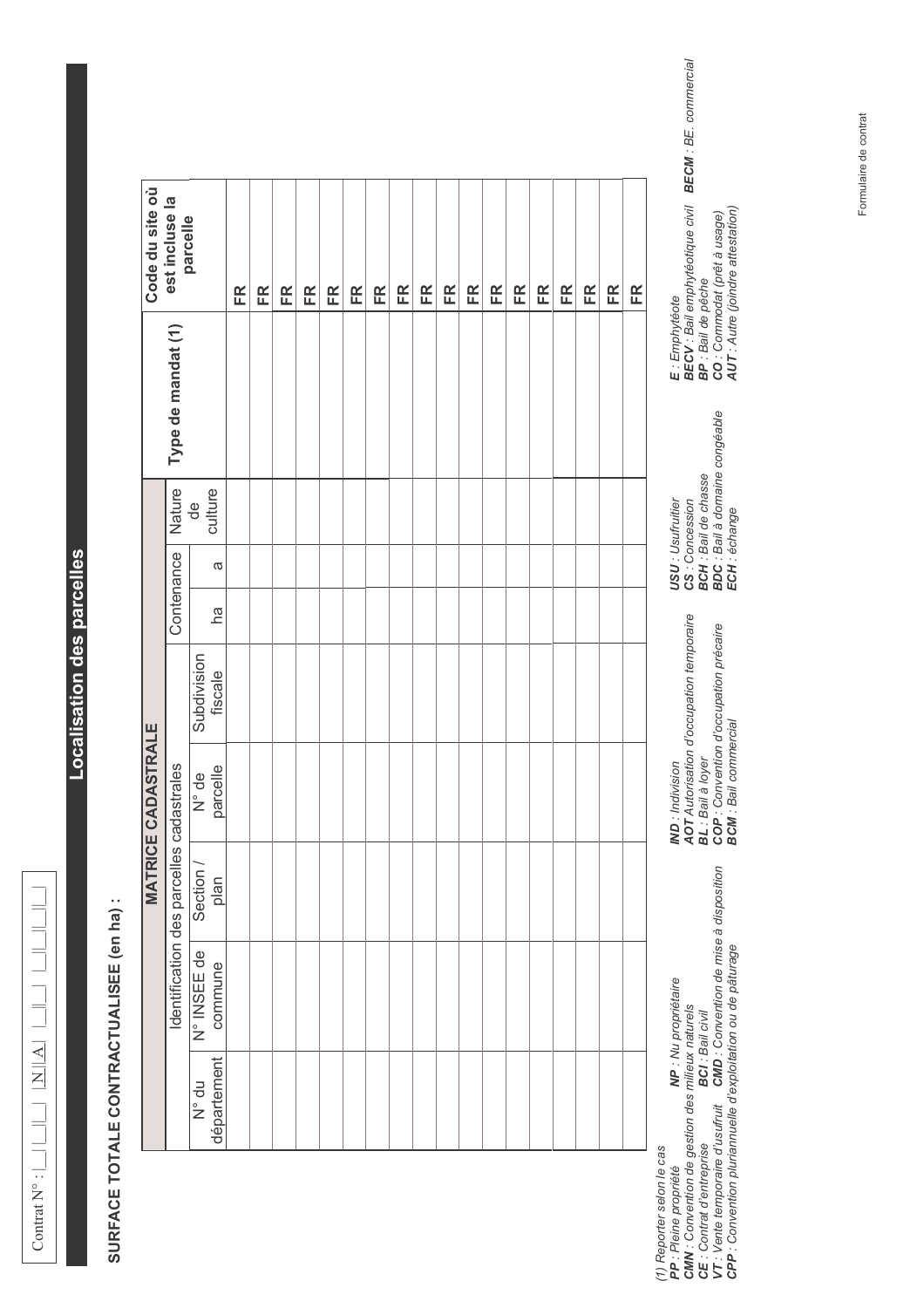$\equiv$  $\frac{\mathbf{N}}{\mathbf{N}}$  $\text{Contrat } N^{\circ} : \bigsqcup \bigsqcup \bigsqcup$ 

## Engagements pris par le bénéficiaire

Le bénéficiaire s'engage à mettre en œuvre les mesures suivantes décrites dans le DOCOB et à respecter les cahiers des charges s'y rapportant :<br>NB : seuls les engagements souscrits sur des parcelles incluses dans le périmè

## $\frac{1}{2}$ ŀ,  $\ddot{\phantom{0}}$  $\overline{\phantom{a}}$

|                            | Type de milieux                                                  | ENGAGEMENTS NON REMUNERES |    |    |    |    |    |    |    | ENGAGEMENTS REMUNERES |    |    |    |    |    |    |    |    |    |               |
|----------------------------|------------------------------------------------------------------|---------------------------|----|----|----|----|----|----|----|-----------------------|----|----|----|----|----|----|----|----|----|---------------|
|                            | engagées<br>Nb<br>d'unités                                       |                           |    |    |    |    |    |    |    |                       |    |    |    |    |    |    |    |    |    |               |
|                            | Unités<br>$(E \overline{E})$<br>$D$                              |                           |    |    |    |    |    |    |    |                       |    |    |    |    |    |    |    |    |    |               |
|                            | Code du site                                                     |                           | FR | FR | FR | FR | FR | FR | FR |                       | FR | FR | ER | FR | FR | FR | FR | FR | FR |               |
|                            | espèce<br>Code<br>habitat/                                       |                           |    |    |    |    |    |    |    |                       |    |    |    |    |    |    |    |    |    |               |
|                            | mesure<br>Code                                                   |                           |    |    |    |    |    |    |    |                       |    |    |    |    |    |    |    |    |    |               |
|                            | Mesure prévue dans les<br>cahiers des charges du<br><b>DOCOB</b> |                           |    |    |    |    |    |    |    |                       |    |    |    |    |    |    |    |    |    |               |
|                            | Montant<br>$\frac{ln(1)}{HT}$<br>(net ou                         |                           |    |    |    |    |    |    |    |                       |    |    |    |    |    |    |    |    |    | <b>GLOBAL</b> |
| Montant demandé            | Année de<br>début<br>Investissement                              |                           |    |    |    |    |    |    |    |                       |    |    |    |    |    |    |    |    |    |               |
|                            | annuelle<br>Aide<br>/ml<br>$\overline{a}$                        |                           |    |    |    |    |    |    |    |                       |    |    |    |    |    |    |    |    |    |               |
|                            | HT ou TTC <sup>1</sup><br>Montant<br>retenu                      |                           |    |    |    |    |    |    |    |                       |    |    |    |    |    |    |    |    |    |               |
| Réservé à l'administration | Taux de<br>subvent<br>(Invest.)                                  |                           |    |    |    |    |    |    |    |                       |    |    |    |    |    |    |    |    |    |               |
|                            | Mesure<br>RDR<br>(i.2.7, t)                                      |                           |    |    |    |    |    |    |    |                       |    |    |    |    |    |    |    |    |    |               |
|                            | Cofi                                                             |                           |    |    |    |    |    |    |    |                       |    |    |    |    |    |    |    |    |    |               |

Si le bénéficiaire récupère la TVA, le montant de l'aide est calculé hors taxes

TOTAL du projet (HT ou TTC)

**TOTAL retenu** 

Taux de subvention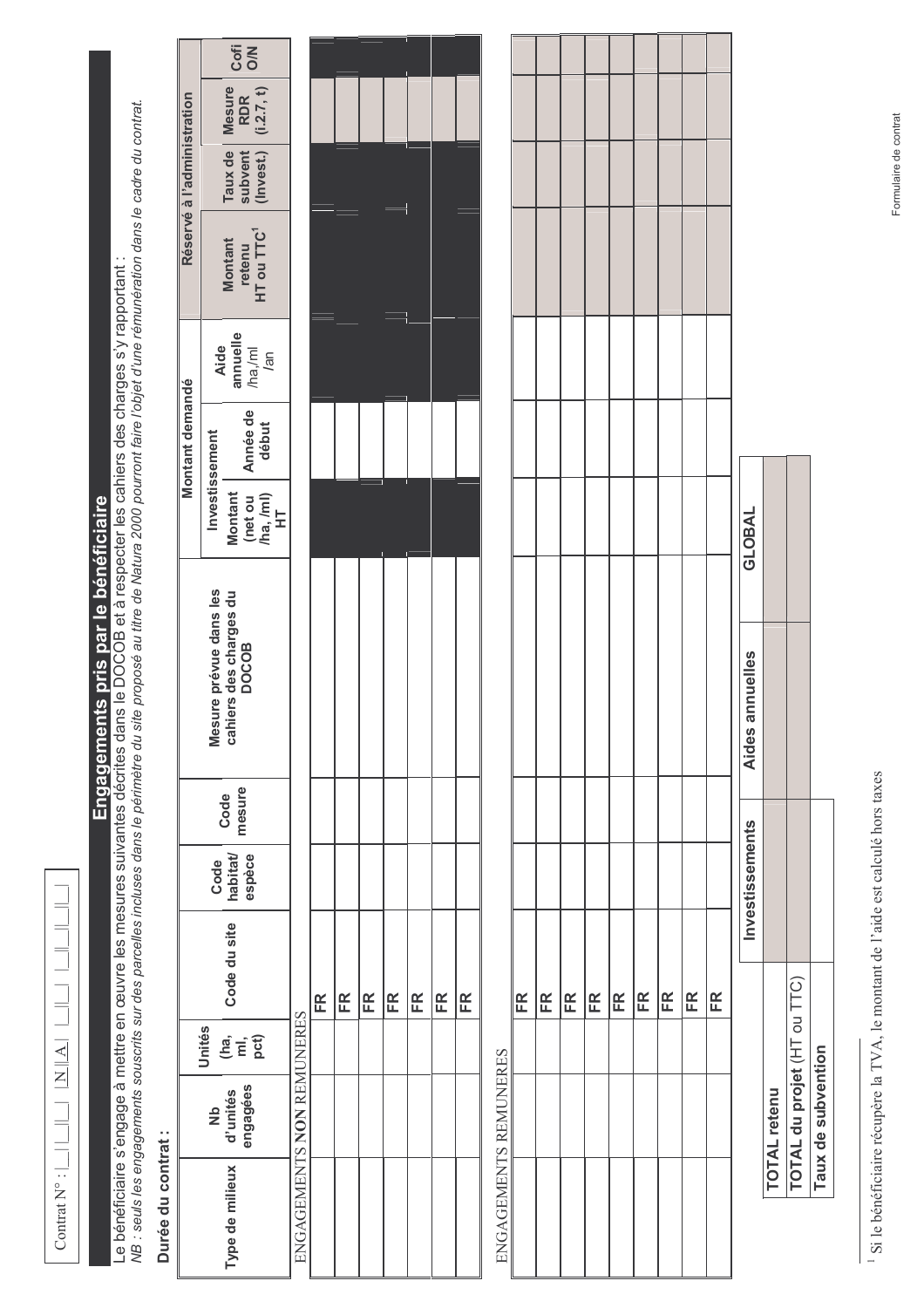| í |
|---|
|   |
|   |
|   |
|   |
|   |
| Ï |
|   |
|   |
|   |

# Plan de financement (réservé à l'administration)

## **CALENDRIER PREVISIONNEL**

|                  | <b>TOTAL</b>    |                                                                                               |      |      |      |      |       |      |       |            |              |
|------------------|-----------------|-----------------------------------------------------------------------------------------------|------|------|------|------|-------|------|-------|------------|--------------|
| Année 10         | 20              | des espèces et des habitats liés à la forêt dans les sites proposés au titre de Natura 2000 : |      |      |      |      |       |      |       |            |              |
| Année 9          | 20              |                                                                                               |      |      |      |      |       |      |       |            |              |
| Année 8          | 20              |                                                                                               |      |      |      |      |       |      |       |            |              |
| Année 7          | $\overline{20}$ |                                                                                               |      |      |      |      |       |      |       |            |              |
| Année 6          | $\overline{0}$  |                                                                                               |      |      |      |      |       |      |       |            |              |
| Année 5          | 20              |                                                                                               |      |      |      |      |       |      |       |            |              |
| Année 4          | 20              |                                                                                               |      |      |      |      |       |      |       |            |              |
| Année 3          | 20              |                                                                                               |      |      |      |      |       |      |       |            |              |
| Année 2          | 20              | Mesure i.2.7 : aide aux investissements spécifiquement destinés à protéger                    |      |      |      |      |       |      |       |            |              |
| Année 1          | $\infty$        |                                                                                               |      |      |      |      |       |      |       |            |              |
| Code <sup></sup> | mesure          |                                                                                               |      |      |      |      |       |      |       |            |              |
| Mesure           | <b>RDR</b>      |                                                                                               | 12.7 | 12.7 | 12.7 | 12.7 | 1.2.7 | 12.7 | 1.2.7 | Sous-total | mesure i.2.7 |

# Mesure t : protection de l'environnement en zone Natura 2000 (hors agroenvironnement et mesures forestières) :

| בשט השוויט בי או השירות המוני המוני המוני המוני המוני המוני המוני המוני המוני המוני המוני המוני המוני המוני המ |  |  |  |  |  |                        |                     |         |
|----------------------------------------------------------------------------------------------------------------|--|--|--|--|--|------------------------|---------------------|---------|
|                                                                                                                |  |  |  |  |  | Sous-total<br>mesure t | <b>TOTAL toutes</b> | mesures |
|                                                                                                                |  |  |  |  |  |                        |                     |         |

l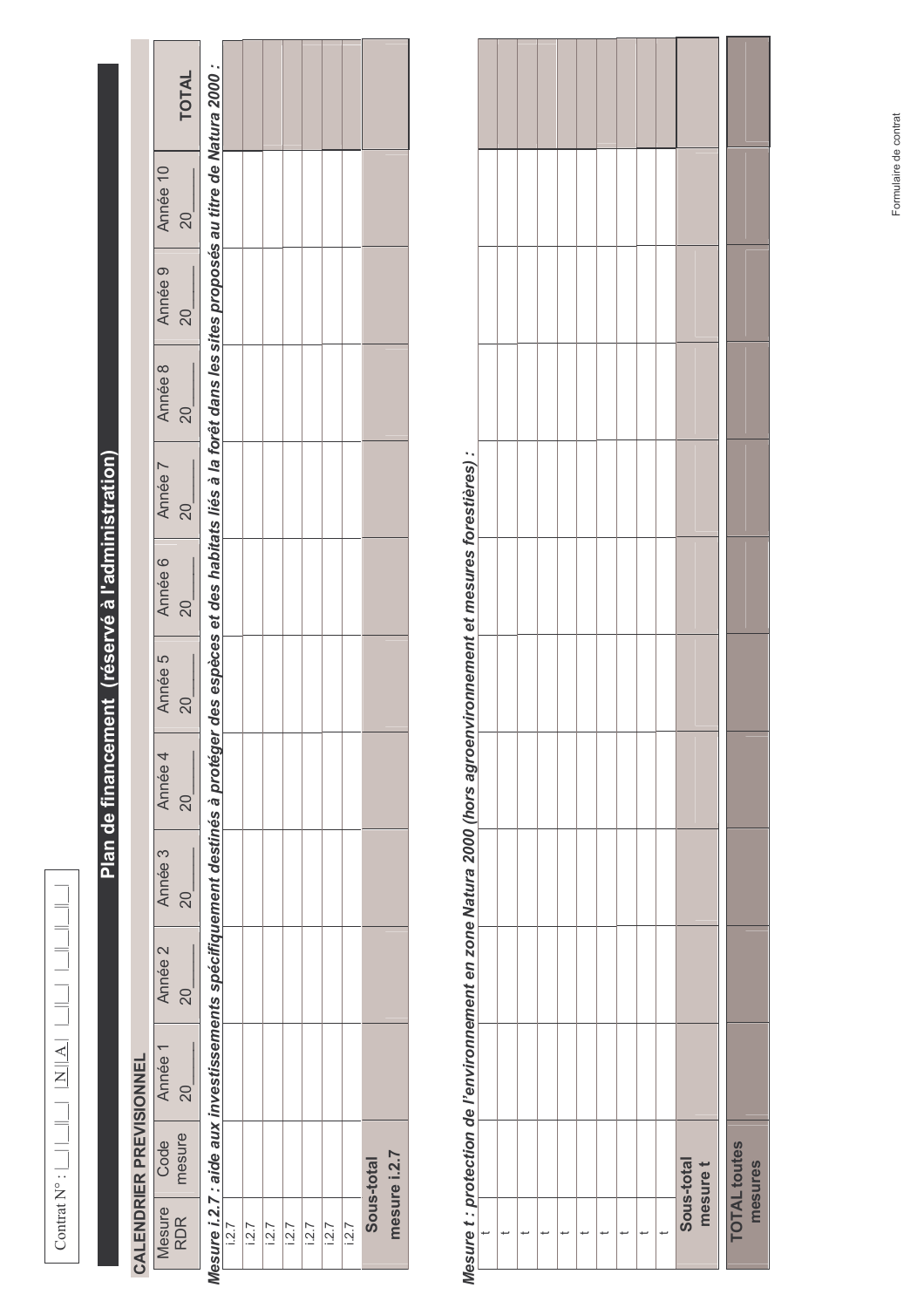| Ξ |
|---|
|   |
|   |
|   |
|   |
|   |
|   |
|   |
|   |
|   |
|   |
|   |
|   |
| Ė |
|   |
|   |
|   |
|   |
|   |
|   |
|   |
|   |
|   |
|   |
|   |
|   |
| Ï |
|   |
|   |
|   |
|   |
|   |
|   |
|   |
|   |
|   |
|   |
|   |
|   |
|   |
|   |
|   |
|   |
|   |
|   |
| l |
|   |
|   |
|   |
|   |
|   |
|   |
|   |
|   |
|   |
|   |
|   |

# **VENTILATION DES MONTANTS PAR FINANCEUR**

| FEOGA                               |  |  |  |  |  |  |  |  |  |  |  |                      |                  |                           |
|-------------------------------------|--|--|--|--|--|--|--|--|--|--|--|----------------------|------------------|---------------------------|
| Autre(1)                            |  |  |  |  |  |  |  |  |  |  |  |                      |                  |                           |
| FEOGA                               |  |  |  |  |  |  |  |  |  |  |  |                      |                  |                           |
| Autre(1)                            |  |  |  |  |  |  |  |  |  |  |  |                      |                  |                           |
| FEOGA                               |  |  |  |  |  |  |  |  |  |  |  |                      |                  |                           |
| Autre(1)                            |  |  |  |  |  |  |  |  |  |  |  |                      |                  |                           |
| FEOGA                               |  |  |  |  |  |  |  |  |  |  |  |                      |                  |                           |
| Autre(1)                            |  |  |  |  |  |  |  |  |  |  |  |                      |                  |                           |
| )<br> <br> }<br><b>FEOGA</b><br>ミニニ |  |  |  |  |  |  |  |  |  |  |  |                      |                  |                           |
| MEDD                                |  |  |  |  |  |  |  |  |  |  |  |                      |                  |                           |
| Code<br>mesure                      |  |  |  |  |  |  |  |  |  |  |  | Sous-total mes i.2.7 |                  |                           |
| Mesure<br>RDR                       |  |  |  |  |  |  |  |  |  |  |  |                      | Sous-total mes.t | TOTAL<br>(toutes mesures) |

(1) Indiquer, par exemple le Conseil général, Conseil Régional, PNR, Commune ... Préciser si CPER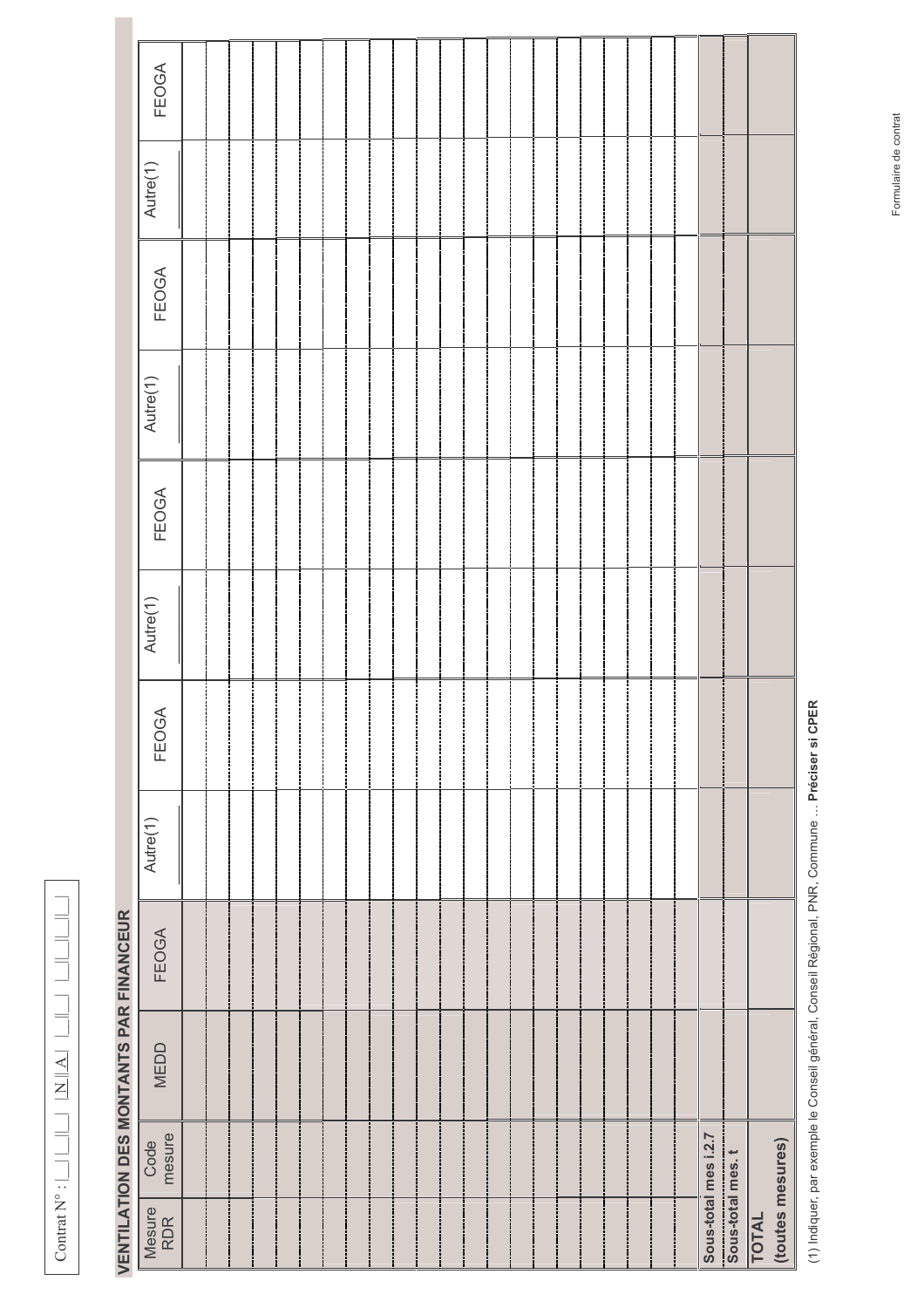## Informations relatives aux engagements liés au présent contrat

- Respecter les engagements souscrits durant toute la période contractuelle.
- Déclarer chaque année le respect de l'intégralité de ses engagements conformément au document d'objectifs.
- Signaler au préfet (service instructeur) toute modification de la demande.
- S'engager à obtenir, conserver et fournir tout document ou justificatif demandé et à permettre et faciliter l'accès des parcelles contractualisées ainsi que toutes vérifications nécessaires aux autorités compétentes chargées des contrôles pour l'ensemble des paiements sollicités.
- S'engager à commencer les premiers travaux au plus tard dans les 2 ans suivant la date de signature du présent contrat et à les terminer au plus tard dans les 4 ans suivant la date de début d'exécution et en tout état de cause avant la fin du contrat.
- Se soumettre aux contrôles : les contrôles sont réalisés sur l'ensemble des parcelles de la propriété et sur la totalité des engagements (rémunérés ou non) souscrits dans le cadre du contrat ; au moins 5% des contrats sont contrôlés chaque année.

## Prise d'effet et durée du contrat

Le présent contrat prend effet à la date suivante : | || || || || || || || || || || pour une durée totale (supérieure ou égale à 5 ans) de l | ans sans préjudice de conditions de durée particulières liées à des engagements spécifiques (cf. engagements pris par le bénéficiaire).

## Modification du contrat ou de la situation

Toute modification concernant le bénéficiaire du présent contrat ou les engagements pris dans le cadre des mesures souscrites doit être communiquée au préfet (service instructeur) qui appréciera l'opportunité de signer un avenant au présent contrat.

Conformément à l'article R. 214-33 du code rural « en cas de cession, en cours d'exécution du contrat, de tout ou partie du bien sur lequel porte le contrat, le contrat peut être transféré à l'acquéreur. Le transfert, emportant la poursuite des engagements souscrits est effectué par avenant au contrat.

Si le transfert n'a pas eu lieu, le contrat est résilié de plein droit et le cédant est tenu de rembourser les aides percues.

Toutefois, le préfet peut dispenser le cédant de rembourser les aides perçues lorsque sont réunies les conditions prévues [aux articles 30, 31 et 32 du règlement (CE) 445-2002] dans les cas de force majeure mentionnée à l'article [33] de ce même règlement ou au regard de circonstances particulière en l'espèce. »

## **Dispositions Financières**

L'État s'engage à verser au bénéficiaire en contrepartie des engagements pris par celui-ci une aide d'un montant de euros maximum, conformément au plan de financement ci-joint.

Le CNASEA, en tant qu'organisme payeur agréé auprès de l'Union Européenne, effectuera le paiement de l'aide (parts nationale(s) et communautaire), sous réserve des vérifications comptables et de la disponibilité des crédits. Le cas échéant, les différentes fractions de l'aide pourront être imposables au titre des exercices de leur encaissement.

Chaque année, les aides seront versées dans les conditions suivantes :

- 80 % du montant des investissements prévus dans l'année à titre d'acompte au plus tard 2 mois après réception des pièces iustificatives :
- le solde des investissements au plus tard 2 mois après réception des pièces justificatives ; chaque investissement ne pourra faire l'objet de plus de deux versements :
- pour les mesures annuelles, le paiement s'effectuera pour la 1<sup>ère</sup> année dans le courant du 3<sup>ème</sup> mois suivant la prise d'effet du contrat puis pour chaque année suivante au plus tard 3 mois après réception de la déclaration annuelle des engagements.

Dans le cadre de mesures réalisées sur plusieurs années, les aides prévues pour leur financement seront acquises au contractant à la date de leur versement, après production des pièces justificatives et sous réserve de la disponibilité des crédits.

## Non respect des engagements, contrôles, sanctions

Conformément à l'article R. 214-32 du code rural, « (...) des contrôles sur pièces sont effectués par les services déconcentrés de l'État. Ceux-ci peuvent après en avoir avisé au préalable le bénéficiaire du contrat, vérifier sur place les engagements souscrits. L'opposition au contrôle entraîne la suppression des aides prévues par le contrat.

Lorsque le bénéficiaire ne se conforme pas à l'un de ses engagements, les aides prévues au contrat peuvent être, en tout ou partie, suspendues ou supprimées. Si la méconnaissance de ses engagements par le bénéficiaire du contrat est de nature à remettre en cause son économie générale, le contrat est résilié et toute aide perçue en exécution est remboursée au CNASEA.